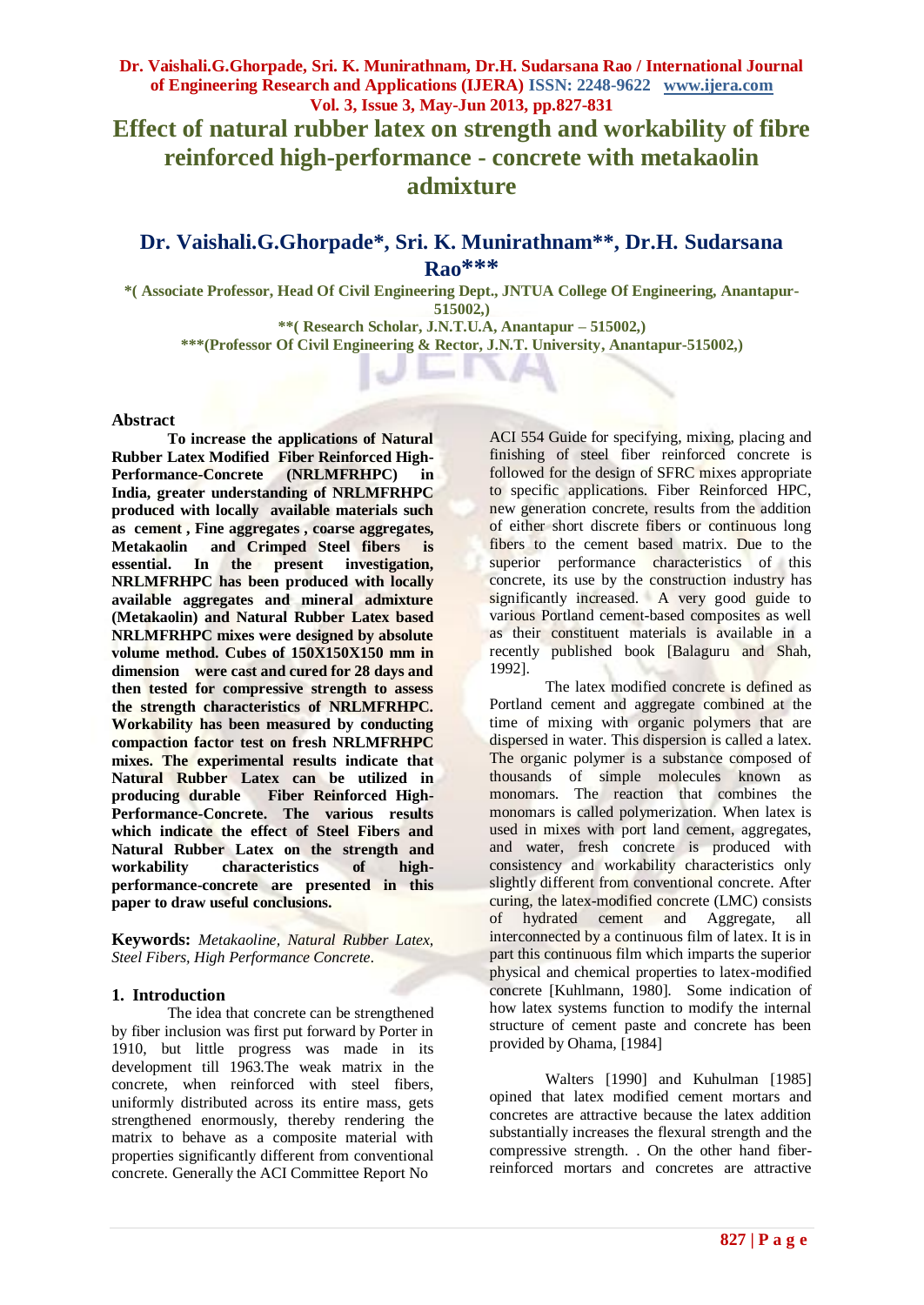because the fiber addition substantially increases the flexural toughness and in some cases it increases the flexural strength and therefore it is appropriate to combine these two methods.

Ohama [1973] has studied extensively the properties and proportioning of polymer modified mortars. The same author dealt with the systems in both mortars and concretes. Polymer dispersions are added to mortars and concretes to improve certain desired properties of the final product including improved bond strength to concrete substrates, increased flexibility (ductility) impact resistance, improved resistance to penetration by water, dissolved salts and improved resistance to frost action [ Amdur,1988].

However due to increasing demand in the concrete industry to serve the needs of construction field, researchers are responding positively by proposing new formulations using other materials. In this Connection incorporating a polymer material, Natural Rubber Latex into the concrete has to some extent contributed to this demand in the society. The reason for usage of polymers in the concretes is they have good binding properties and good adhesion with aggregates. They have long – chain structure, which helps in developing longrange network structure of bonding. In contrast cement materials provide short-range structure of bonding. As a result polymer materials usually provide superior compressive strength to the concrete. Some polymer materials may selectively provide higher tensile and flexural strength to the structure compared to compressive strength. In addition they provide good adhesion to other material as well as resistance to physical damage (abrasion, erosion, impact) and chemical attack. When the performance of concrete is substantially higher than that of normal type concrete, such concrete is regarded as High Performance Concrete (HPC). Concrete may be regarded has high performance for several different reasons: High strength, High workability, High durability-and perhaps also improved visual appearance. For the first time in 1932, synthetic rubber (instead of natural rubber) latex was used for the latexmodified systems. In 1933, synthetic resin latexes (including polyvinyl acetate latexes) were used in the modified systems, and by the end of the 1930 the inventions clearly suggested that all types of polymers (natural or synthetic, elastomers or plastomers) could be used in polymer-modification. Since the late 1940s, latex-modified concretes have been used to various applications such as bridges, paving flooring, anti-corrosives, adhesives and deck coverings for ships. Stevens in 1948 and Griffiths in 1951 conducted feasibility studies on the applications of natural rubber modified systems. Ohama [1984] investigated the principle of latex modification and some typical properties of latex-modified concrete. He found the latex

modification improved the properties. The hardened latex-modified concretes developed good strength, adhesion, pore structure, impermeability and durability (freeze thaw resistance, chloride penetration resistance, carbonation resistance and weather ability)

In order to achieve the high strength a detailed experimental investigation on Metakaolin based Natural Rubber Latex Modified Fiber Reinforced High Performance Concrete (NRLMFRHPC) has been planned. Metakaolin is used as a mineral admixture; Natural rubber latex polymer is used as an additive. In the production of HPC polymer based chemical super plasticizers are generally used to improve the flow properties and to reduce the water-binder ratio. However in the present work, it is proposed to use the naturally available polymer i.e. Natural Rubber Latex (NRL) in the production of HPC and steel fibers of an aspect ratio 50 are added to improve the strength and durability. The physical properties of each material which are used in the research program are presented.

### **2. Experimental Program**

In order to study the behavior of NRLMFRHPC and also to understand the effect of natural rubber latex on Metakaoline based NRLMFRHPC, a total number of 81 mixes have been tried. In all the mixes the same type of aggregate i.e. crushed granite aggregate, river sand has been used. The proportion of cement, sand and aggregate has been maintained same for all mixes. These relative proportions have been obtained by absolute volume method. Ordinary Portland cement of 53 Grade from a single batch has been used. The test program consisted of conducting Compressive strength test on cubes and workability test on fresh concrete.

## **2.1 Materials**

#### **2.1.1 Cement**

Ordinary Portland cement of 53 grades conforming to ISI standards has been procured and the properties of the cement are investigated in the laboratory. The cement satisfies the requirements as per I.S 12269-1987.

### **2.1.2 Fine Aggregate**

The locally available river sand conforming to grading zone-II of IS 383-1970 has been used as Fine Aggregate. The Specific Gravity of fine aggregates is 2.69 with a fineness modulus of 2.77.

### **2.1.3 Coarse Aggregate**

a) The locally available crushed granite material has been used as coarse Aggregate. The Specific Gravity of coarse aggregate is 2.76 and Fineness modulus is 6.99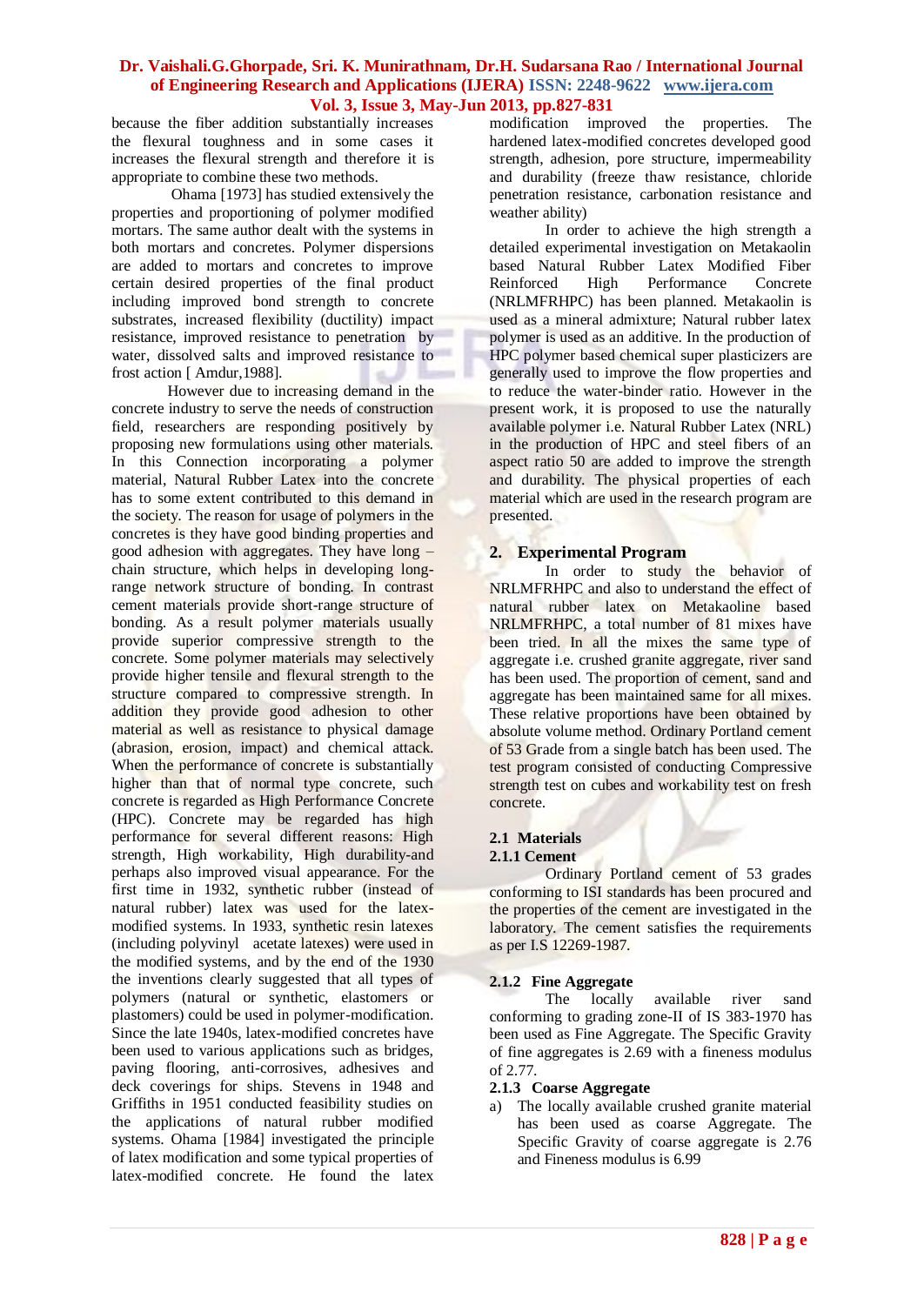### **2.1.4 Steel fibers (S.F)**

Fiber is a small piece of reinforcing material which has certain characteristic properties. It can be either circular or flat. Plain concrete possesses a very low tensile strength ,limited ductility and little resistance to cracking internal micro cracks are inherently present in the concrete and its poor tensile strength is due to the propagation of micro cracks leads to brittle fracture of the concrete. Although every type of fibers are suitable in cement and concrete not all of them can be effectively and economically used. Each type of fiber has its own characteristic properties and limitations. The fibers which could be used in the concretes are steel fibers, polypropylene, nylon, asbestos, coir, glass and carbon. In this investigation crimped steel fibers have been used. The diameter of fibers is 0.6mm and the Aspect ratio is 50.

#### **2.1.5 Rubber Latex**

**Natural Rubber latex:** The Natural Rubber latex is collected from ASSOCIATED LATEX (INDIA) LIMITED having its Administrative Office at P.B. NO.1117, Beach Road, Calicut. The properties of Natural Rubber Latex are presented in Table 1

| S.No | <b>Property</b>                   | <b>Rubber latex</b> |
|------|-----------------------------------|---------------------|
| 1    | Colour                            | White               |
| 2    | Total Solid Content (% By Weight) | 61.5 Max            |
| 3    | Dry Rubber Content (% By Weight)  | 60 Min              |
| 4    | Non Rubber solid content          | 1.50 Max            |
| 5    | <b>KOH</b> Number                 | $0.55$ Max          |
| 6    | Ammonia content, NH3 %            | $0.70$ Max          |
| 7    | Mechanical stability time         | 600 TO 1200         |
| 8    | Volatile Fatty Acid Number        | $0.10$ Max          |
| 9    | <b>Magnesium Content</b>          | 8                   |
| 10   | $P_{H}$                           | 10.4 Min            |
| 11   | Coagulum Content, % By Mass       | $0.01$ Max          |
| 12   | Sludge Content, % By Mass         | $0.01$ Max          |
| 13   | Copper content As PPM             | 5                   |
| 14   | IRON content As ppm               | 8                   |
| 15   | Particle size of Rubber latex     | $0.2 \mu m$         |
| 16   | Specific Gravity of Rubber latex  | 0.94                |

**Table 1 Physical properties of Rubber latex**

#### **2.1.6 Metakaolin**

The mineral Admixture Metakaolin is obtained from VADODARA IN GUJARAT, INDIA. The Metakaolin is in conformity with the general requirements of pozzolana. The Specific

Gravity of Metakaolin is 2.6 and its average particle size is 1.5 um The Specific surface area is 15 m2/gm. The pozzolonic reactivity of Metakaolin is 1050 mg of Ca (oh) 2/

#### **2.1.7 Water**

Clean potable fresh water, which is free from concentration of acid and organic substances, has been used for mixing the concrete.

#### **3. Fabrications and Casting**

Cubes were cast in steel moulds of inner dimensions of 150 x 150 x 150mm for every mix. The cement, sand and Metakaolin were mixed thoroughly by manually. Then steel fiber is added to the above mixture. For all test specimens, moulds were kept on table vibrator and the concrete was poured into the moulds in three layers by tamping with a tamping rod and the vibration was effected by table vibrator after filling up the moulds. The moulds are kept in vibration for one minute and it was maintained constant for all the specimens. Six cubes were cast for each mix.

### **4. Curing**

The moulds were removed after 24 hours and the specimens were kept immersed in a clear water tank. After curing the specimens in water for a period of 28 days the specimens were removed out and allowed to dry under shade

#### **5. Results and Discussion**



**Fig 1 Compaction Factor vs. W/B ratio for Metakaoline based NRLMFRHPC (S.F=1.00)**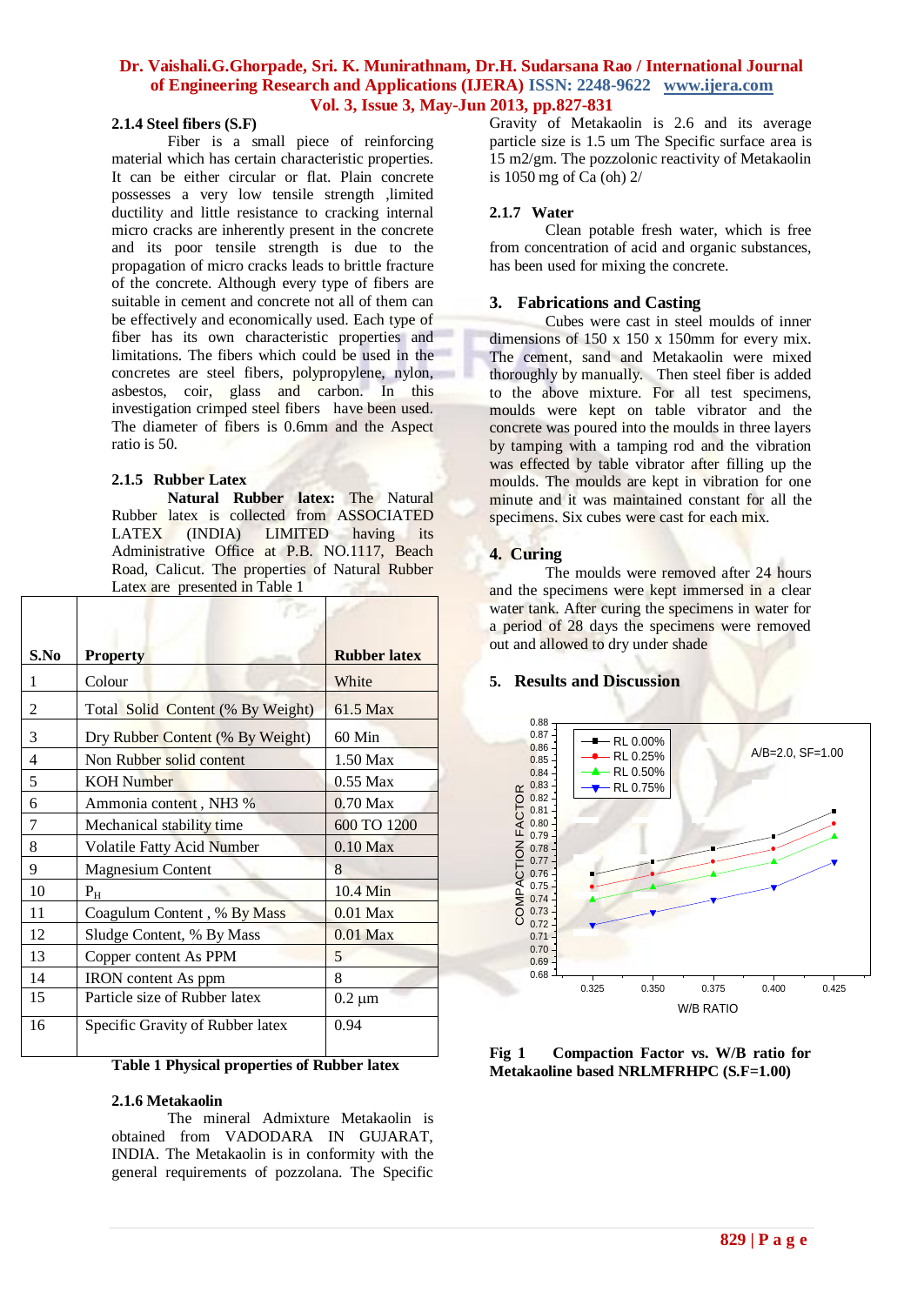

**Fig 2 Vee - Bee time vs. W/B ratio for Metakaoline based NRLMFRHPC (SF=1.00)**

Observing from Fig 1, it can be noticed that the compaction factor of NRLMFRHPC mixes increases with increase in w/b ratio and decreases with increase in the percentage of rubber latex indicating a decrease in workability. For 0% rubber latex at w/b ratio 0.325, A/B ratio 2.0 the compaction factor observed is 0.76. When the percentage of rubber latex is increased to o.25%, the compaction factor observed is 0.75. Similarly the compaction factor at 0.5% of rubber latex is 0.74. But further increase in the percentage of rubber latex from 0.5% to 0.75% the compaction factor observed is 0.72 which shows that the decrease in compaction factor is marginal up to 0.5% of rubber latex after that the sudden decrease in compaction factor is observed. This indicates that the decrease in workability is marginal up to 0.5%. Hence in this investigation the percentage of rubber latex is restricted to 0.5% in order to make workable concrete.

Observing from Fig 2 it can be noticed that the Vee-Bee time of NRLMFRHPC mixes decreases with increase in w/b ratio and increases with increase in the percentage of rubber latex indicating a decrease in workability. For 0% rubber latex at w/b ratio 0.325, A/B ratio 2.0, the Vee-Bee time observed is 8.0 seconds. When the percentage of rubber latex increased to 0.25% the Vee-Bee time observed is 8.5. Similarly the Vee-Bee time at 0.5% of rubber latex is 9.0. But further increase in the percentage of rubber latex from 0.5% to 0.75% the Vee-Bee time observed is 9.4 which shows that the increase in Vee-Bee time is marginal up to 0.5% of rubber latex after that the sudden increase in Vee-Bee time is observed, which indicates the decrease in workability up to 0.5% is marginal. Hence it is recommended that 0.5% of rubber latex may be adopted in order to make workable Fiber reinforced High performance concrete.

**5.1 Effect of Rubber Latex and Steel Fibers on cube compressive strength of NRLMFRHPC**



**Fig 3 Variation of 28-Days Compressive Strength with % of Rubber latex (R.L) .**



**Fig 4 Variation of 28-Days Compressive Strength with % of W/B Ratio for 1% of Steel fibers (S.F) .**

From Fig.3 and 4 it can be observed that the Compressive Strength increases with percentage increase in Rubber Latex up to 0.5% only. Further increase in percentage of R.L the Compressive strength starts decreasing. .At 0.5% RL and 1.0%